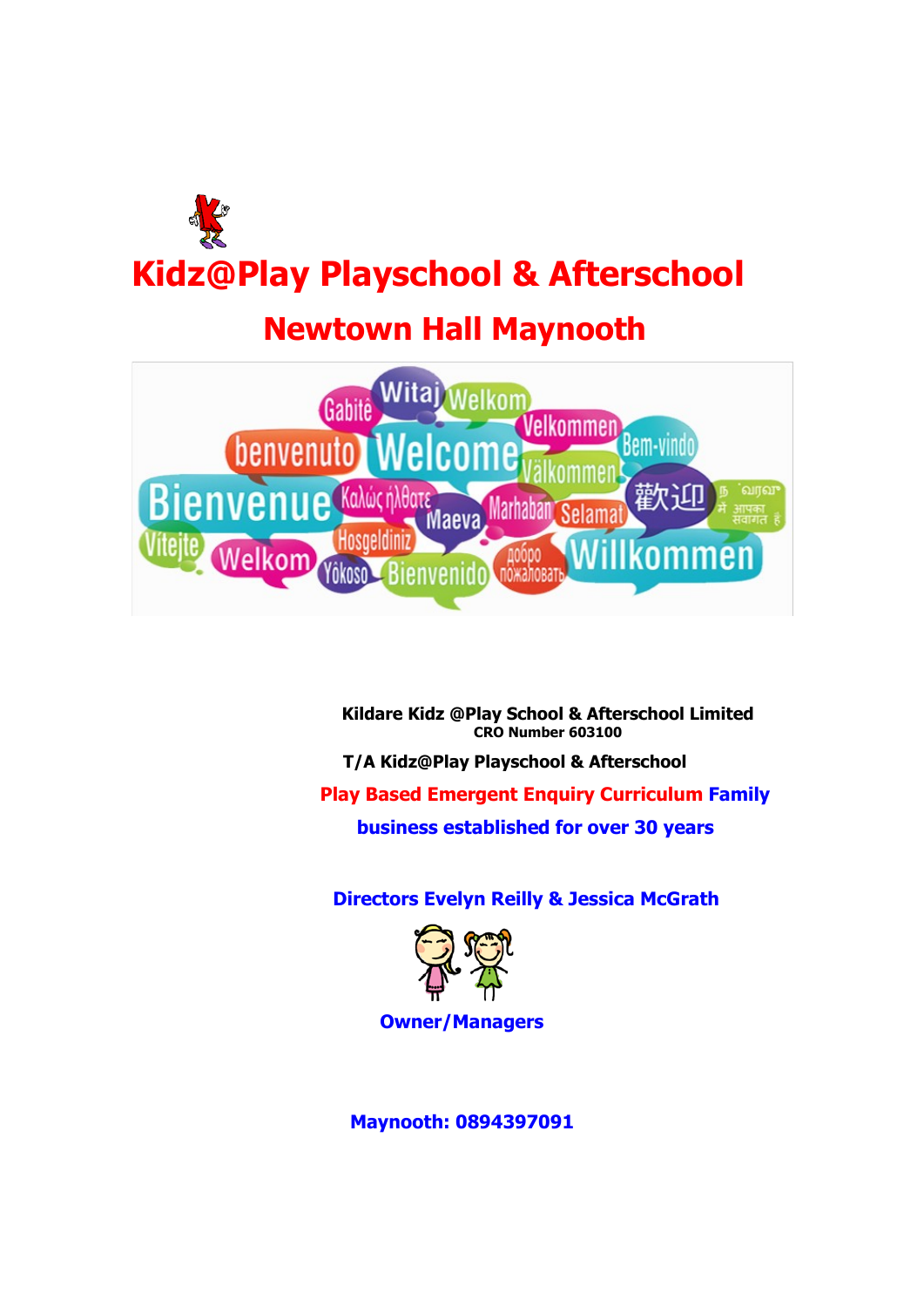### **Early Childhood Ireland Member, TUSLA Notified and Inspected.**





# **Dear Parents, Guardians and especially Children.**

# **Welcome to Kidz @ Play.**

Kidz@Play is an established family business for over 30 years originating in Maynooth Co. Kildare. Evelyn Reilly and Jessica McGrath, a mother daughter team have expanded to create a purpose-built early years pre-school and afterschool setting in Newtown Hall Maynooth Co. Kildare.

Evelyn developed the business originally from a home-based playschool and the playschool moved from Beaufield in September 2017 to the new purpose facility 1km from the Beaufield unit. Evelyn holds a MA in Humanities in Early Childhood Care & Education, a BA ECEC, delivers training and lectures in the field of early childhood care and education. Evelyn also worked for the Department of Education and Skills inspecting the educational quality dimension to early years practice.

Jess has a unique experience background as she came to work as a four-week-old baby with her mother as she ran the original home-based playschool. So, we can say Jess was born into the business! Jess continued to expand her knowledge by obtaining an honours degree, gained experience in different settings Montessori, play based and primary school junior classes and successfully managed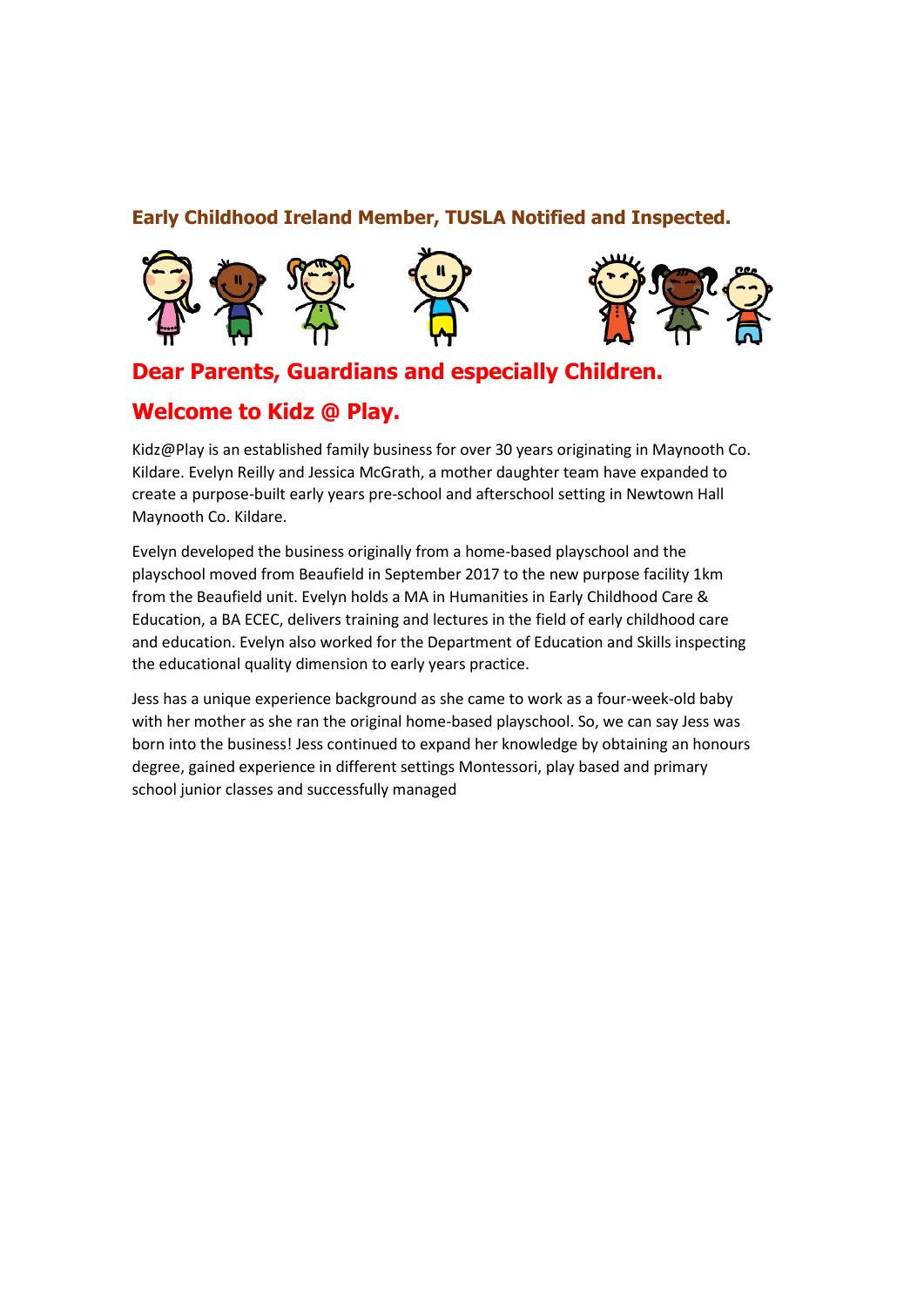summer camps for large companies. Jess manages the Kilcock Kidz@Play service within Scoil Chóca Naofa delivering both pre-school and afterschool. Jess took over the helm as general manager and owner during Evelyn's inspection period. Jess holds a Master's in Education Maynooth University.

Now together this vastly experienced mother daughter team have pooled skills and experience to form a Company that will guarantee the highest quality in the delivery of education and care in the Newtown Hall site.

Together with a highly qualified staff team which are experienced qualified and working in Kidz@Play for many years the Newtown Hall service can offer to the children and families quality care and education in the Maynooth area.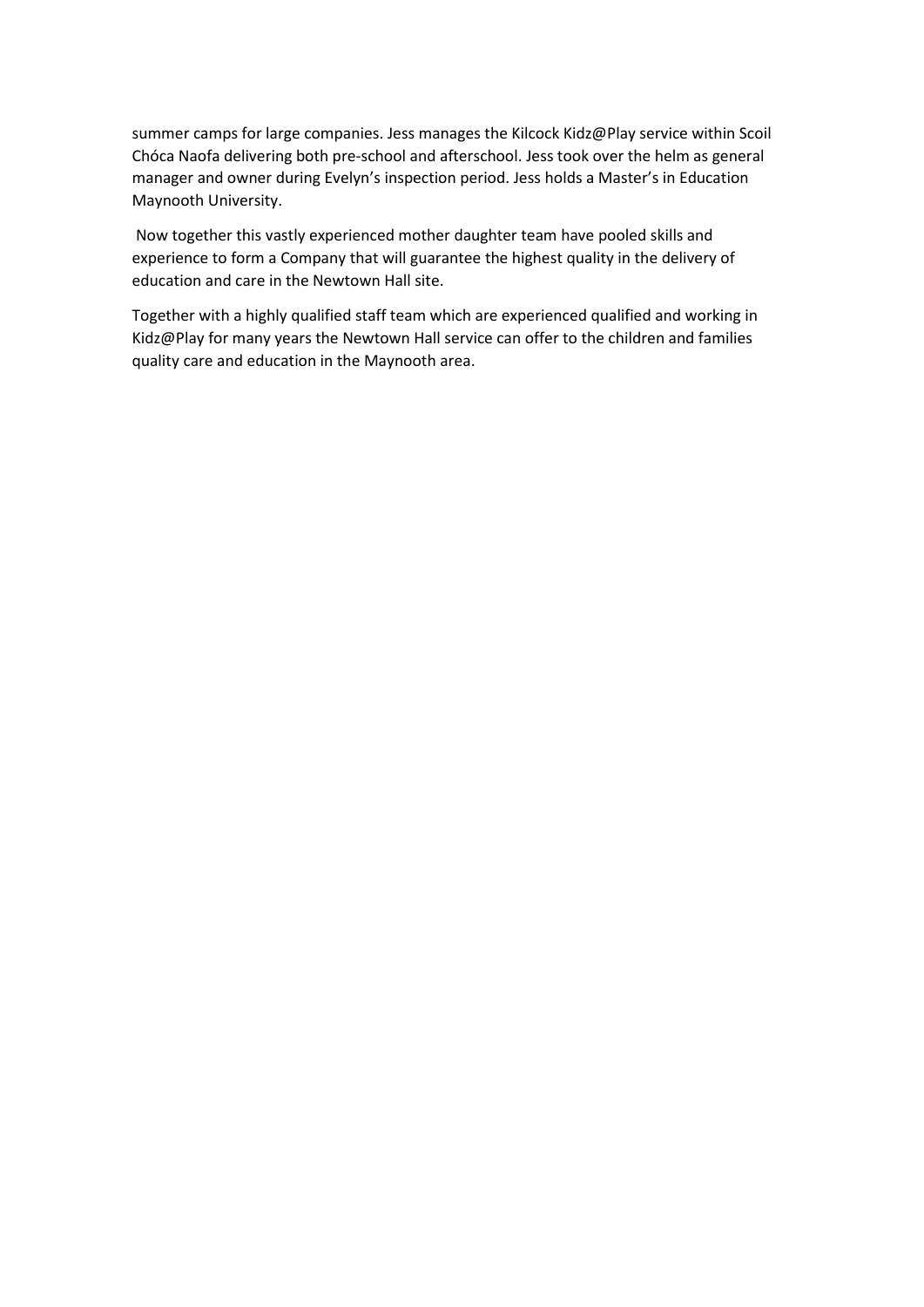As a member of Early Childhood Ireland, we create a welcoming environment for children through our play based emergent curriculum where children's interests, development and rights are central to our philosophy and in line with the national curriculum framework for early years Aistear.

#### **Newtown Hall service: Opening Hours: 7.30am- 6.00pm**

**Preschool Sessional under the ECCE Scheme**

**Part-time Care for age 3yrs upwards & Full Daycare for age 3 yrs. plus.**

**School age childcare: Children attending primary school. Before & Afterschool care**

**We are registered for all government subsidized afterschool programmes, ECCE & NCS.**

**While we do not transport children to local schools, we facilitate a bus stop at our service for a local school bus Sean & Angie Tracey. We are open during school holidays and midterm breaks; places are allocated depending on booking. Occasional school days off may not be catered for if the ECCE programme is running.** 

**Summer Camp for preschool registered children.**

**Service closes during the Christmas school break for 2 weeks.**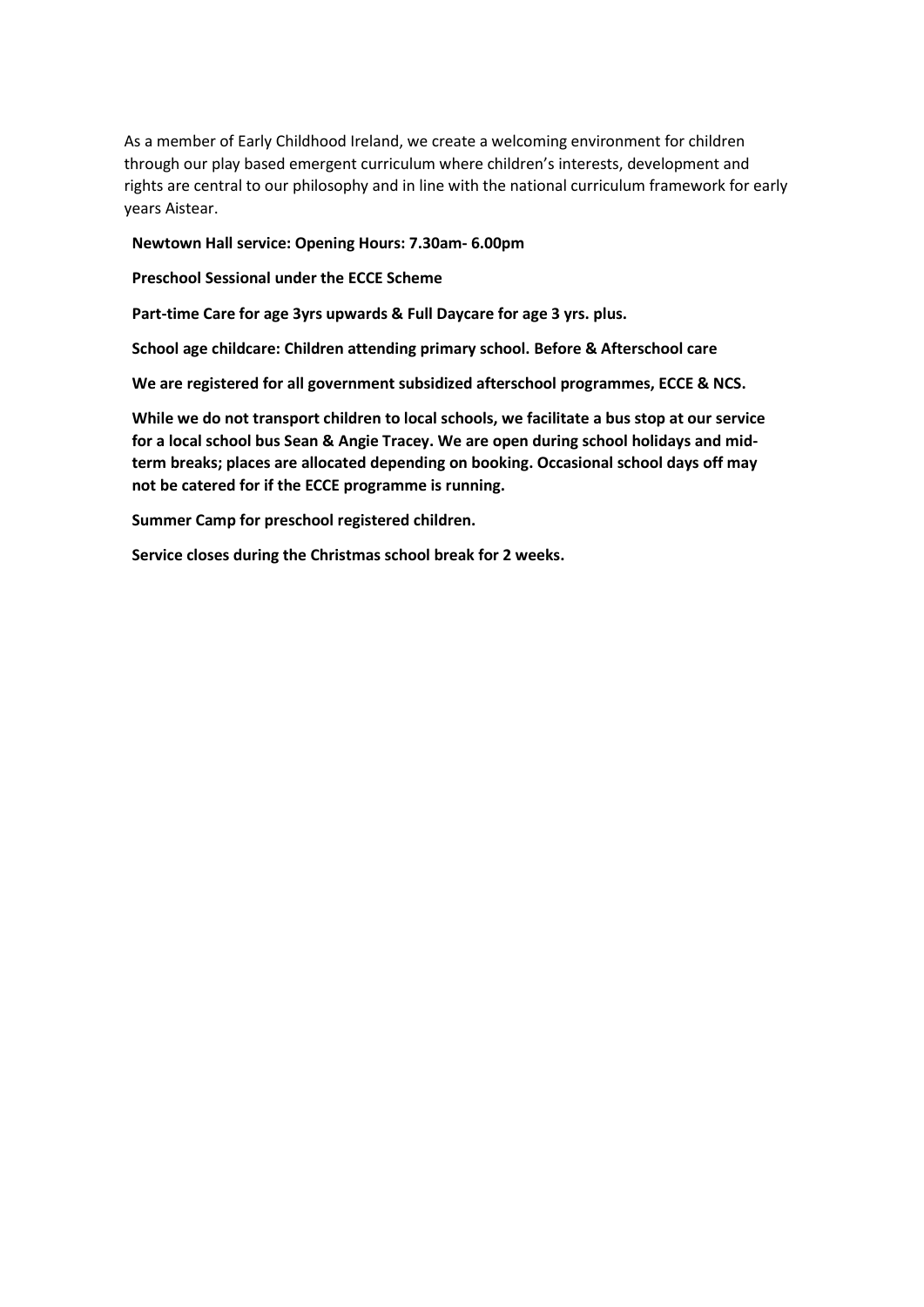**What we offer:**

**ECCE Sessional preschool Morning and afternoon classes**

**22 children per class x 3 qualified and experienced early years educators.**

**Times: 8.30 -11.30 am 8.40-11.40am Session 1 12.10-15.10 & 12.20-15.20pm** 

**12.00-3.00pm Session 2**

**5 days a week Monday-Friday School year 38 weeks as per DCEDIY**

**We also offer places to children who are awaiting to qualify for free places a competitive rate**

**Part-time & Full-Time care**

**For Pre-school children & School age children age 3-12 years**

**We offer this extended service to pre- school age children 3 yrs. plus who wish need childcare on a full time or part time bases.**

**Before school and afterschool care for school age and pre-school children.**

**Food options available in consultation with parents**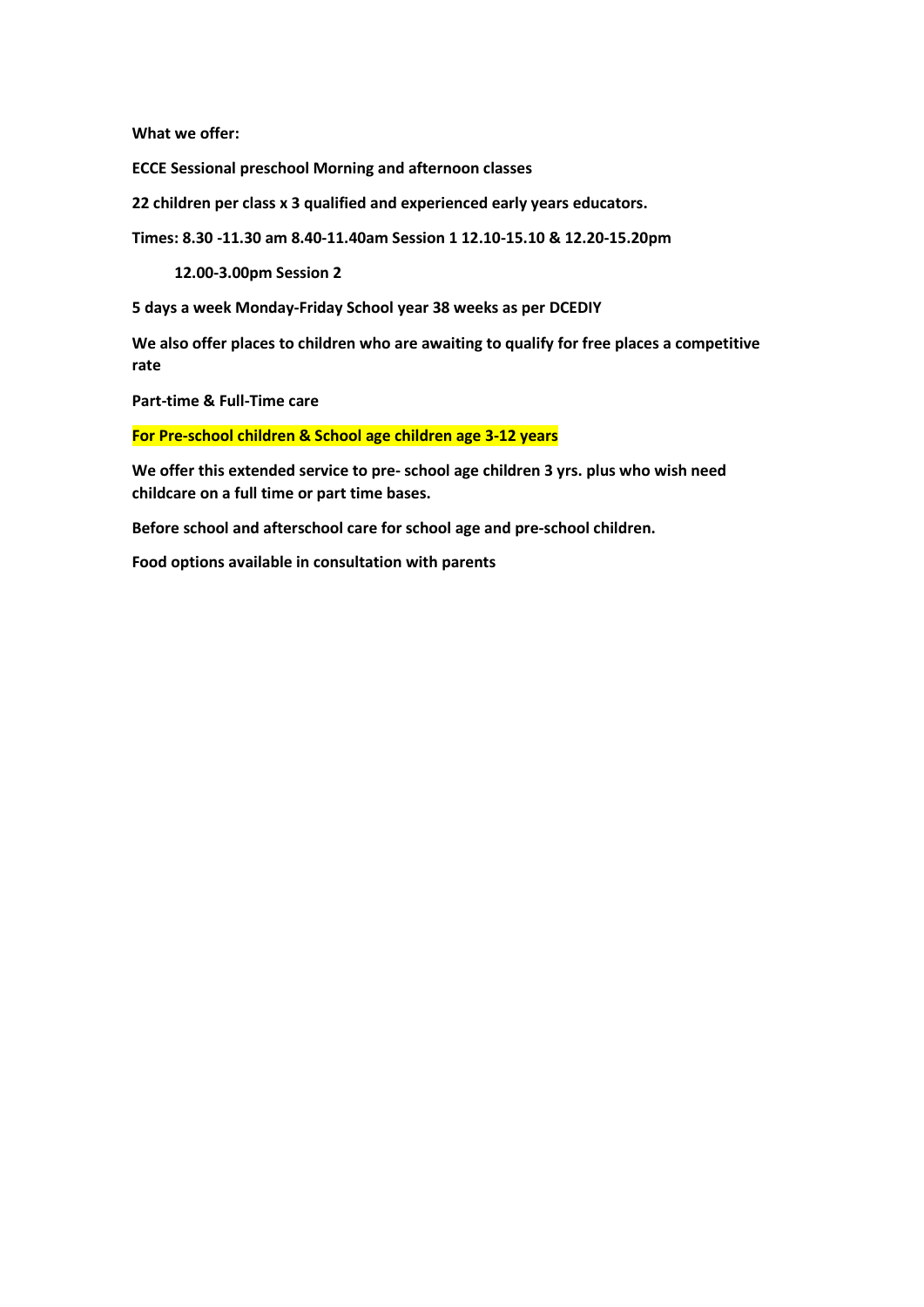#### **MISSION STATEMENT**

Kidz@Play Playschool believe the importance and **power of play** as a method of learning and development for pre-school children. The central approach in our playschool focuses on children who viewed as capable, confident and active in their learning and development. Skilled practitioners ensure the environment supports play as a vehicle for learning and development. Children's interests are skillfully observed, documented with plans for progression and extension of learning in line with Aistear the National Curriculum framework for early childhood care and education in Ireland.

Partnership with parents and sharing children's interests with parents and children is central to our vision and belief.

**"Play is central to the well-being, development and learning of the young child." Síolta, the National Quality Framework in Ireland.**

**"The Power of Play helps children to turn into life - long learning" Bruce 2004**

#### **Values**

At Kidz@Play we value **Play** as vital to children's overall development.

We value early childhood as a distinct time in children's lives.

Children as active and interactive learn

#### **The elements of our environment include**.

- Indoor spaces with clearly defined areas
- Outdoor playtime is an essential part of our curriculum and learning environment.
- A familiar and relaxed environment.
- A wide range of equipment materials and play items.
- Support by qualified professionals.
- The uniqueness of each child
- Primacy of families in the lives of children
- Partnership with parents and community
- Adults and peer's role in children's learning

#### Vision

In Kidz @Play Playschool & Afterschool our vision is to develop a quality service where each child is valued and nurtured. Play is important "Work" for the child and the children are afforded the opportunity to holistically grow and develop within a warm caring play environment with adults that recognise, respect the needs of the child and will build on these interests and needs.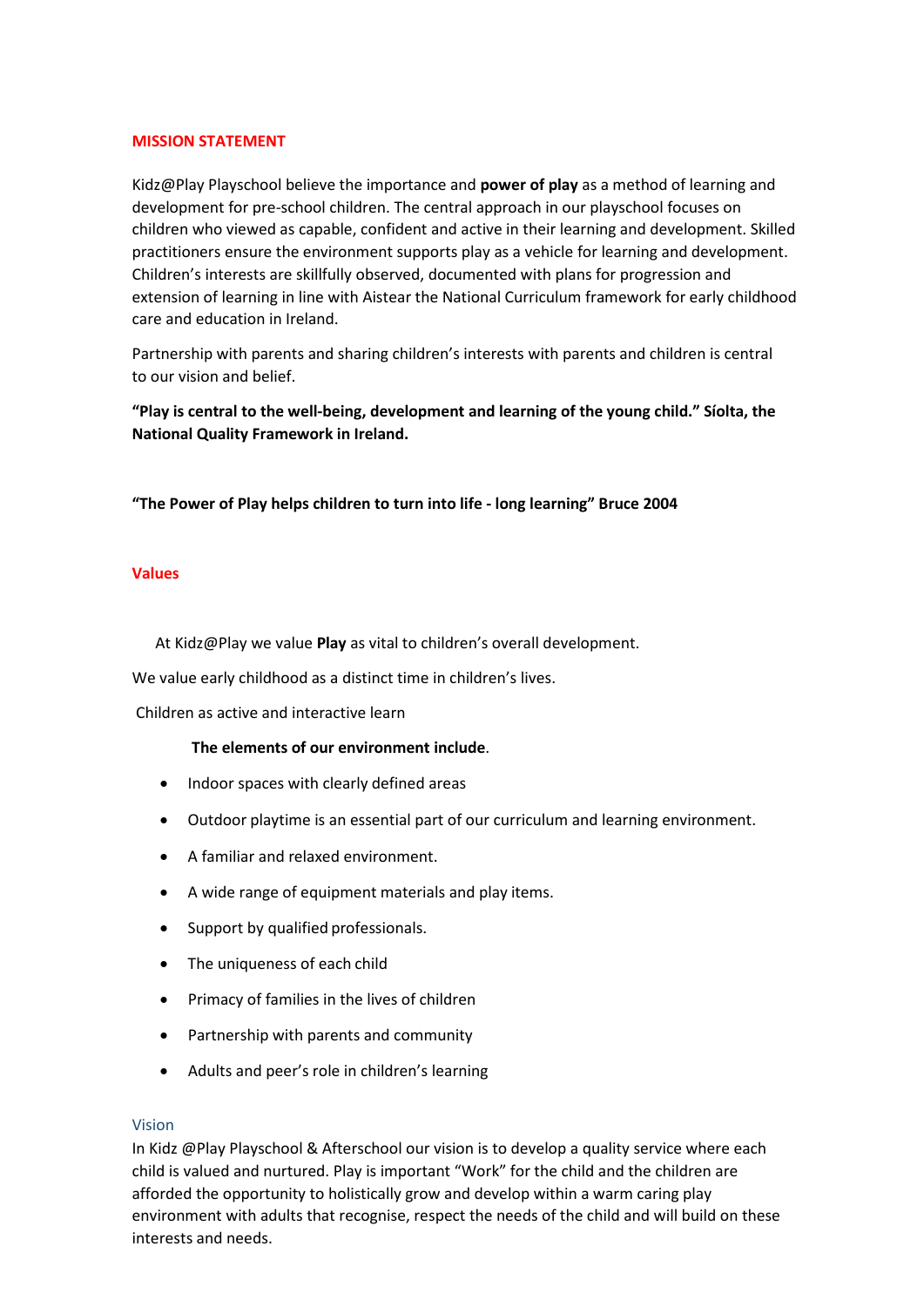#### Approach

Our approach is centered on a play based emergent and enquiry curriculum. Children's interests are explored, supported and documented.

We acknowledge school readiness in terms of developing dispositions for learning centered on children's interests, skills, well- being and engagement. Practitioners plan for children's progression based on careful observations and a balance of adult directed, initiated activities. Children are encouraged to take the lead in their learning and development.

The environment provided is safe, and interesting and supports a variety of challenging and stimulating experiences for the children through which they play, learn and explore.

The adults will facilitate this process with support and encourage positive attitudes towards learning. Adults are trained in the field of early childhood education and are skilled in observations. Observations are the means of meeting the needs of each child, providing for their emerging interests and recognising when support is required.

This process will be facilitated by adults who will provide appropriate, timely balanced intervention as well as support, to encourage positive attitudes towards learning.

The playroom is divided into different areas and interests which promote the different types of play and encourage skills such as turn taking cooperation, speech and language development, fine and gross motor skills, sharing, interest in nature and the world and art and crafts.

Children will be encouraged to play in all areas and there is no pressure to produce "work" but encouraged to enjoy the process of creating.

Each child's learning and development and well-being is facilitated within the service through the provision of age-appropriate opportunities, activities, materials and play experiences taking into consideration the cultural context of the child.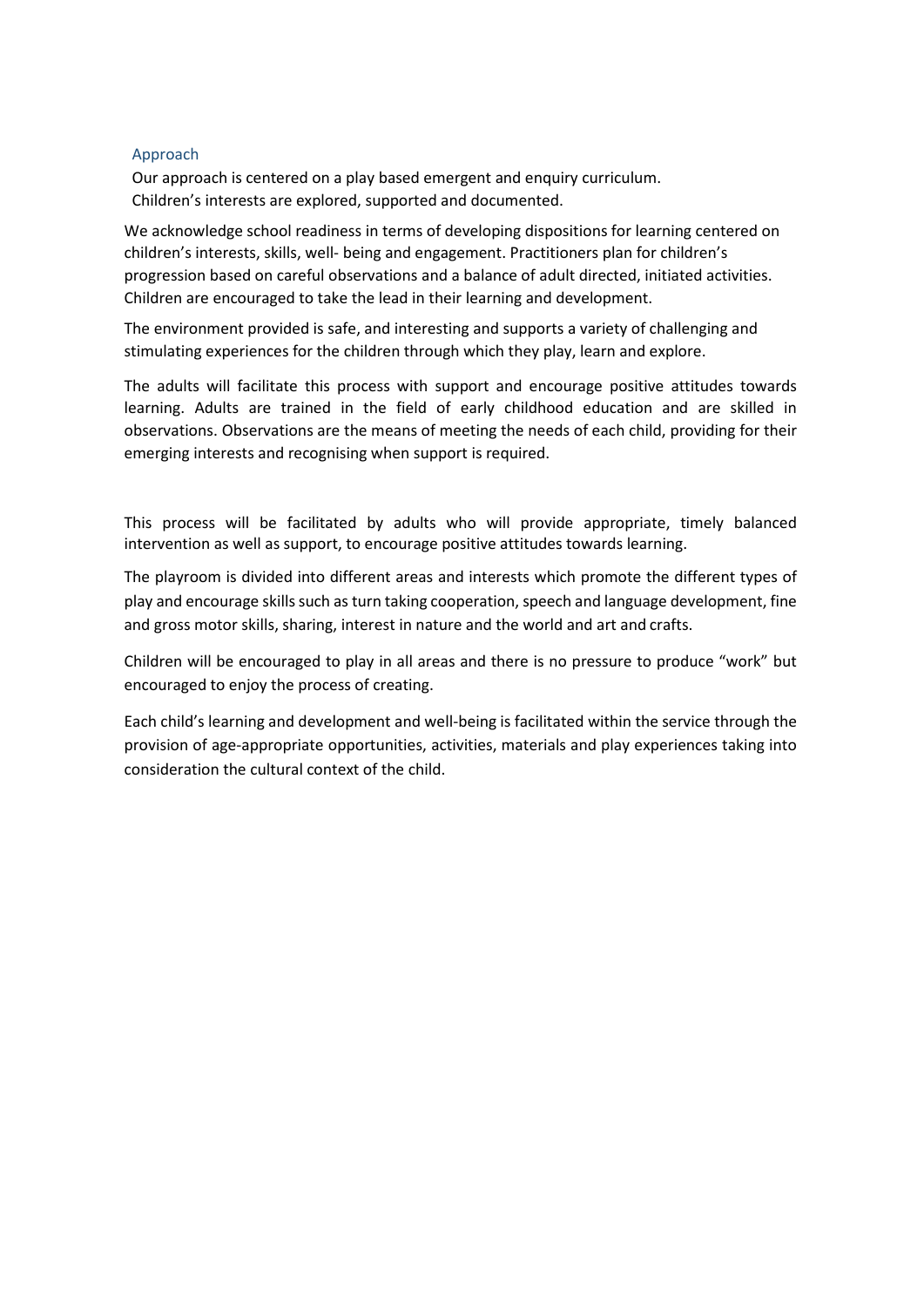

#### *Home Corner:*

Playhouse, puppet theatre, dress-up, make tea, shop.

In this area the children co-operate and share, learn to take turns, use language to communicate with each other, role play, use imagination and problem solve through their play.

**Library**: (includes books/emotional development resources such as puppets and quiet corner).

Where children can, through appropriate books encourage language development and deal with the emotional well -being of child with themed books.

#### *Art/Sand /water Area:*

Painting/sand/water area available freely to:

Promote creatively and skills of pouring, Concepts of art and science and textures.

Table Top Activities*:* Playdough, puzzles, threading, mark making, and small construction all

supporting the development of fine motor and cognitive skills.

#### **Action songs, rhymes and dance:**

Language and communication development is supported through a variety of ways including action songs, rhymes, dance, and the use of visual timetables, supporting routines and transitions. We do not sit and rhyme off letters and numbers but children learn through mixture of activities and action songs.

#### **Construction Area:**

A variety of construction materials indoors and outdoors facilitate open-ended opportunities for children to build and explore.

#### **Sensory Room:**

A dedicated unique sensory room with soft lights, sensory materials and equipment provide for an inclusive setting where children with additional needs can explore with their class friends in a sensitive and chilled out zoned area.

#### **Outdoor garden:**

A natural outdoor garden freely accessible daily from the pre-school rooms supports children's well -being and physical development.

Raised flower beds, sensory and herb garden, growing vegetables, a mud kitchen, outdoor painting easel, water wall and sand pit and a variety of outdoor resources ensures children develop resilience and a healthy outdoor learning opportunity.

**A covered in outdoor area ensures children can access daily outdoors play no matter what the weather is like.**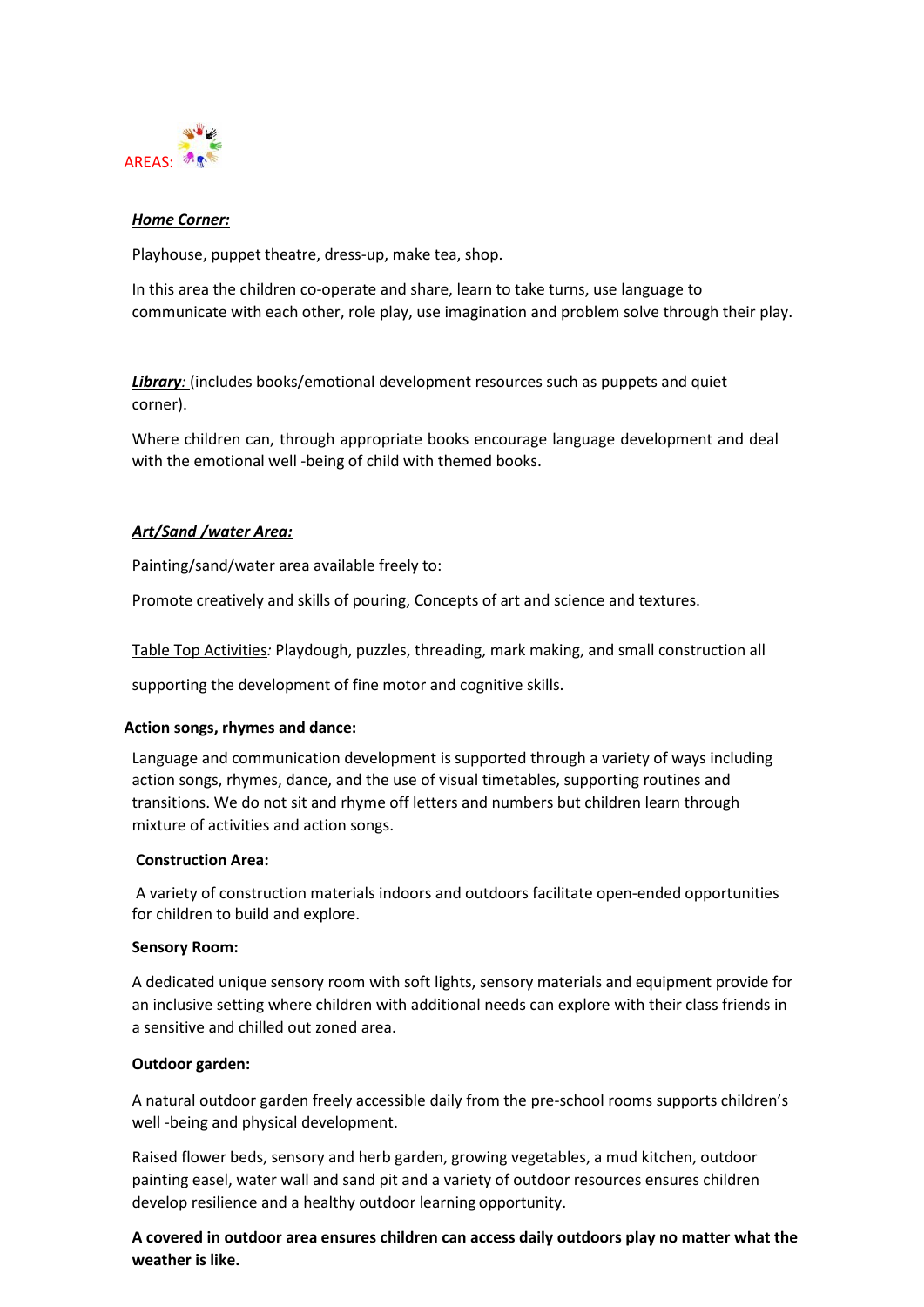**The play areas indoor and outdoor and play curriculum support Aistear the Early Childhood Curriculum principles and themes of Well-being, Identity and Belonging, Communicating and Exploring and Thinking.**

#### **WHAT YOUR CHILD NEEDS FOR PLAYSCHOOL**

#### **Settling In:**

**Due to Covid19 restrictions we will facilitate a staggered transition for your children. An opportunity for parents to come with their children will be organised.**

#### **An introduction video will be sent to each family.**

Take your time when settling in your child to playschool. Don't expect too much too soon. A gradual approach will help build confidence. Please make sure parents/childminders are available in the early transitional days.

**Clothes:** Play clothes: Clothes to play in which are easily managed for toileting. Suggestion a tracksuit or leggings. Send in a spare set clearly labeled.

**Outdoor play** is an essential element to our curriculum. A set of water proof clothes is essential and wellington boots as children can play outdoors in any weather.

'There is no such thing as bad weather to play outdoors only bad clothing' Peterson

#### **Lunch:**

Kidz @ Play promotes

#### **Healthy eating policy in line with Healthy**

#### **Ireland.**

ECCE and sessional playschool classes children bring in from home a small packed lunch and drink.

**Lunch boxes and bags should be small and to comply with safety food standards** should be a **thermos bag** to keep food at correct temperature to avoid food poisoning and easy to open so the child can gain independence.

**Thermos bags are the only ones** acceptable and only one bag is allowed in school to encourage independence. Un-eaten food will be sent home so parents can see what child eats. Treats not allowed unless previously discussed such as a birthday.

Healthy lunches which children can easily open are encouraged. This supports independence and Covid compliance.

#### **Food: Part-time and full day care**

Food provision will be discussed with child's family.

Breakfast club: Menu available on request. Staff handling food are HACCAP trained.

**Little Dinners** a registered HSE food company deliver nutritious meals to Kidz@Play.

Our service cooks Amy &Pam prepares all meals and snacks.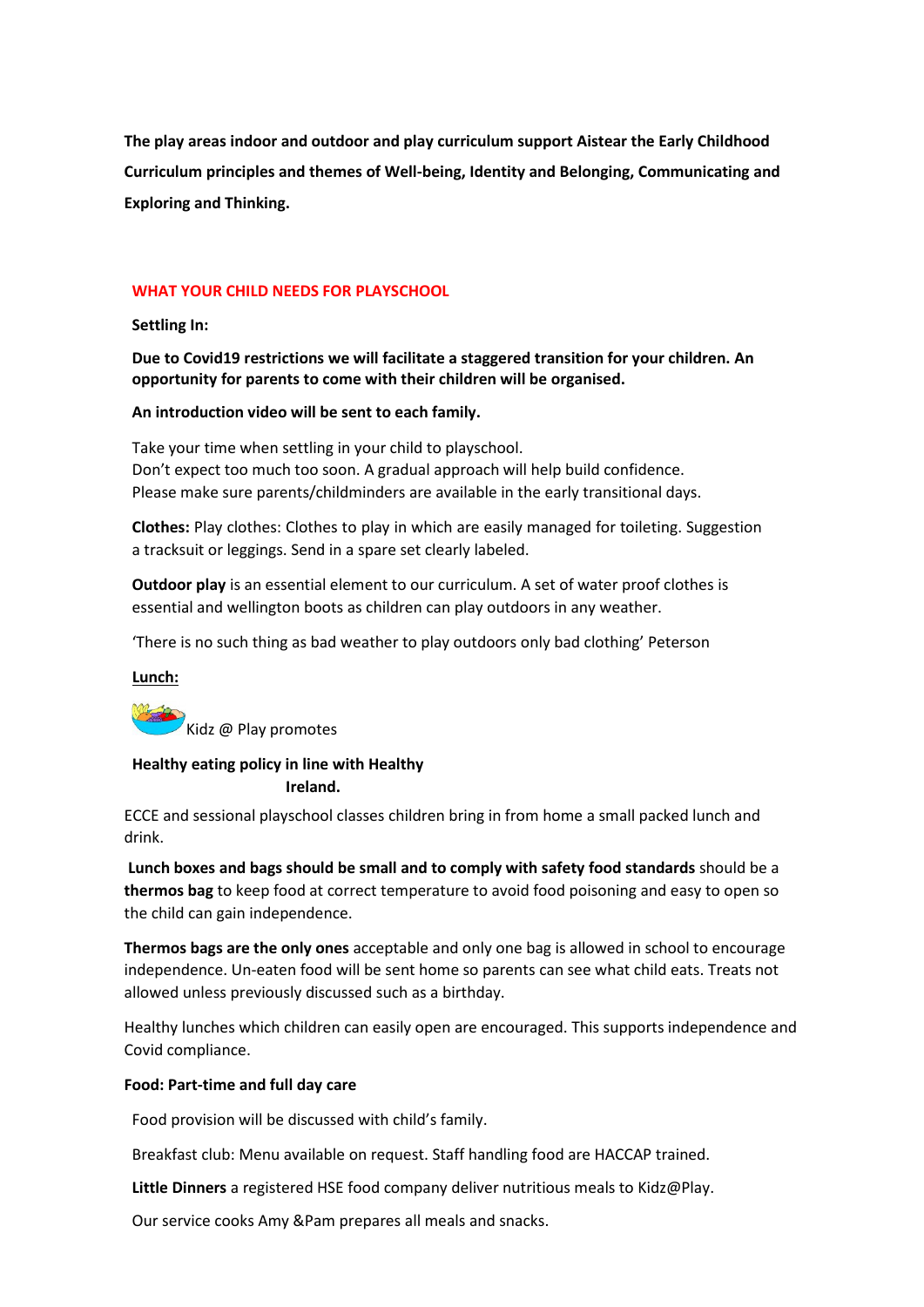

#### **SCHOOL TERMS Sessional ECCE Scheme**

Playschool runs from end of August/ September to June (school year) 38 weeks and closures are generally as in the Primary School calendar. Term closures will be given in advance usually midterms and Christmas and Easter.

**Fees:** There are no fees for children qualifying under the Free ECCE Scheme. A deposit for all children is required and returned when children's qualification under the scheme have been verified. Fee's policy applies. **Fees** for non-ECCE Scheme/Part-Time and Full day & Afterschool are available on request.

All government afterschool schemes are supported.

**All fees are payable** whether your child is present or absent for the number of days your child is booked in**.** Fees are calculated to include official school closures such as Christmas and Easter.

A deposit is required on booking. Fee policy applies.

#### **School holidays and mid- term breaks:**

Kidz@Play will be open during these breaks for registered part-time or full-time and school age children.

**Kidz@Play closes for the Christmas break for all services offered.**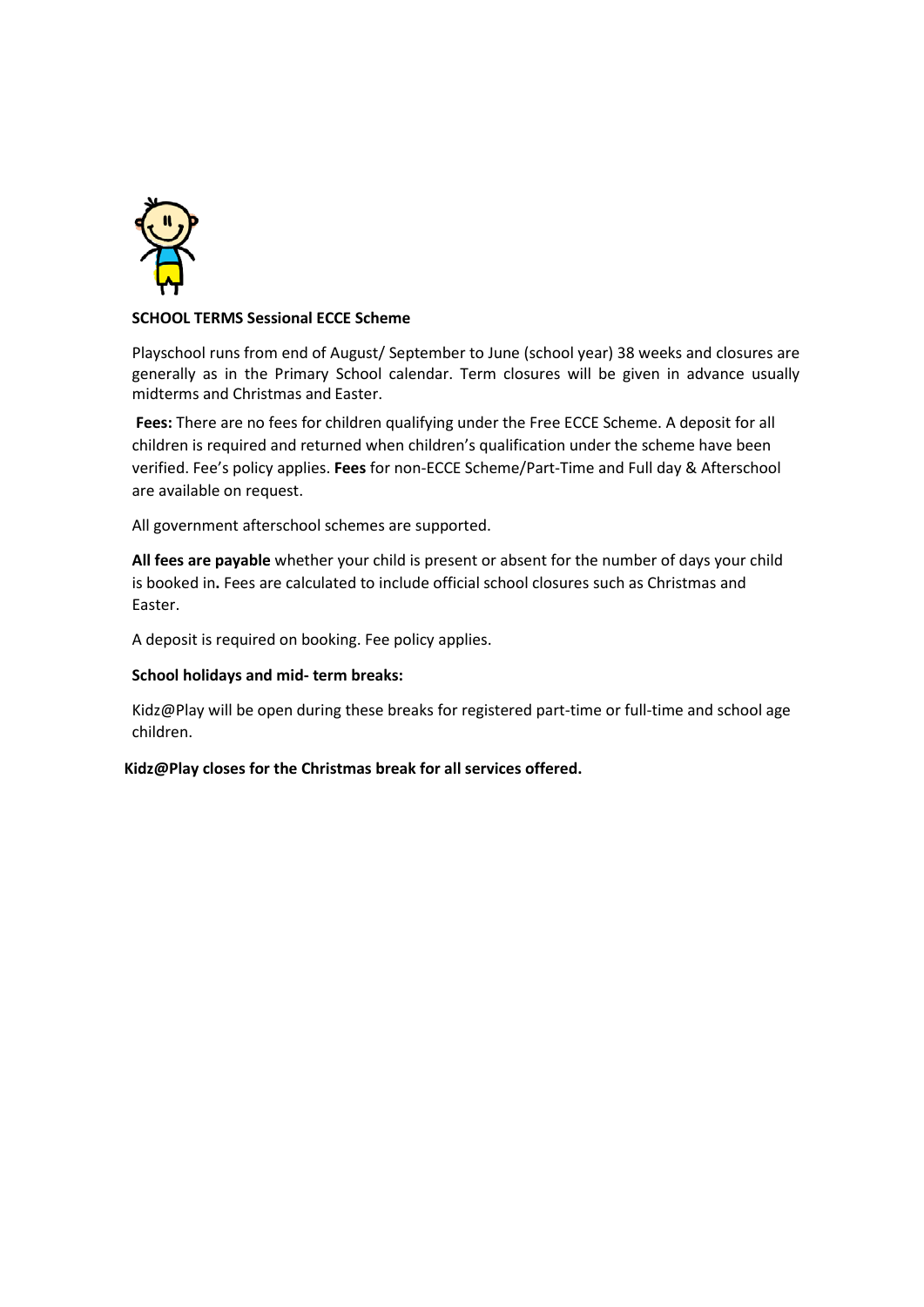#### **Play Based and Emergent Enquiry based Curriculum. Supporting Aistear: National Curriculum Framework & Siolta Principles**

**Emergent curriculum** is a philosophy of teaching and way of planning curriculum that focuses on being responsive to children's interests to create meaningful learning experiences.

This philosophy prioritizes active participation, relationship building, flexible and adaptable methods, inquiry, and play-based learning.

Curriculum is child-initiated, collaborative and responsive to the children's needs.

Proponents of this style of teaching advocate that knowledge of the children is the key to

success in your programme. (Cassidy, Mims, Rucker, & Boone, 2003; Crowther, 2005; Jones & Reynolds, 2011; MachLachlan, Fleer, & Edwards, 2013; Stacey, 2009a; Stacey, 2011b; Wein, 2008; Wright, 1997).

#### *Kildare Co Childcare Committee.kccc.ie*

The starting point for any emergent curriculum begins with teachers as facilitators who carefully observe and record these observations on children at play in the classroom.

The documented evidence is used to plan meaningful activities for the children based on their interests.

Using this evidence as a planning tool provides for a horizontal learning experience which scaffolds learning for children.

As the curriculum is continually changing, emerging and developing, early year's practitioners need to ensure that some time is set aside for reflection on their observations and plan activities to extend on children's interests.

Once the early year's professional observes a child's interest, they can use this evidence to develop activities that compliment and build upon this emerging interest, with opportunities for play at multiple ability levels.

#### **The learning environment**

As an emergent curriculum focuses on children's independence and scaffolds learning through developing interests, the learning environment is an essential component.

Areas of interest contain equipment, toys and materials which are stored at children's level in order for them to be fully accessible to the children visually and physically.

Areas and equipment are labelled with words and pictures, and materials are kept in storage containers for ease of access.

In order to accommodate different types of learning the environment should provide opportunities for children to work in groups of different sizes, as well independently.

Using open ended materials allows children to experience and manipulate materials in different ways.

Kidz@Play environment both indoors and outdoors support the emergent curriculum.

Educators through a key person approach observe children's interests and document learning outcomes, interests and plan to extend children's interests and learning opportunities.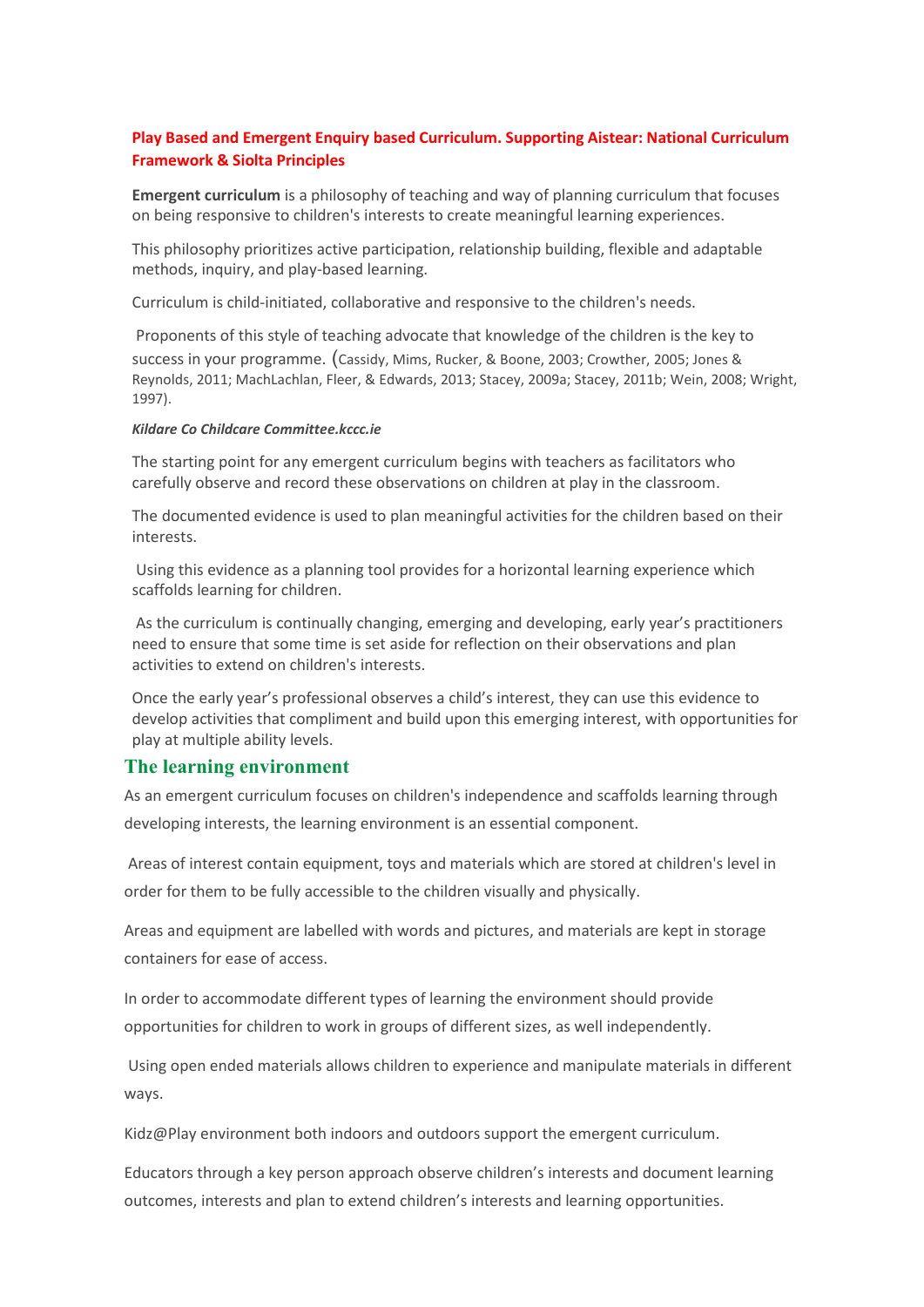The Aistear Siolta Practice Guide provides educators with reflective tools and ideas to support and develop the curriculum.

#### <http://www.ncca.ie/en/Practice-Guide/Curriculum-Foundations/>

Kidz@Play environments both indoors and outdoors are carefully planned to support the children in engaging in play activities which are open-ended, resources with real and natural materials and encourage group participation.

Defined areas can be changed and modified to support children's interests and extend learning opportunities.

Areas include: Home corner, construction, library, small world, table top activities, band and music, puppets. Painting is freely available with a dedicated mark-making and creative zone.

Outdoors include opportunities for exploring sand, water, large construction, den, growing and gardening sport equipment, art and creative outdoor areas, space to dig, explore and run. The outdoor area is designed as the 'classroom under the sky' with zoned areas supporting opportunities for learning and development.

Our dedicated sensory room has softened lights a dark den, light table and cube and sensory resources where small groups of children can explore sensory play facilitated by experienced and trained educators.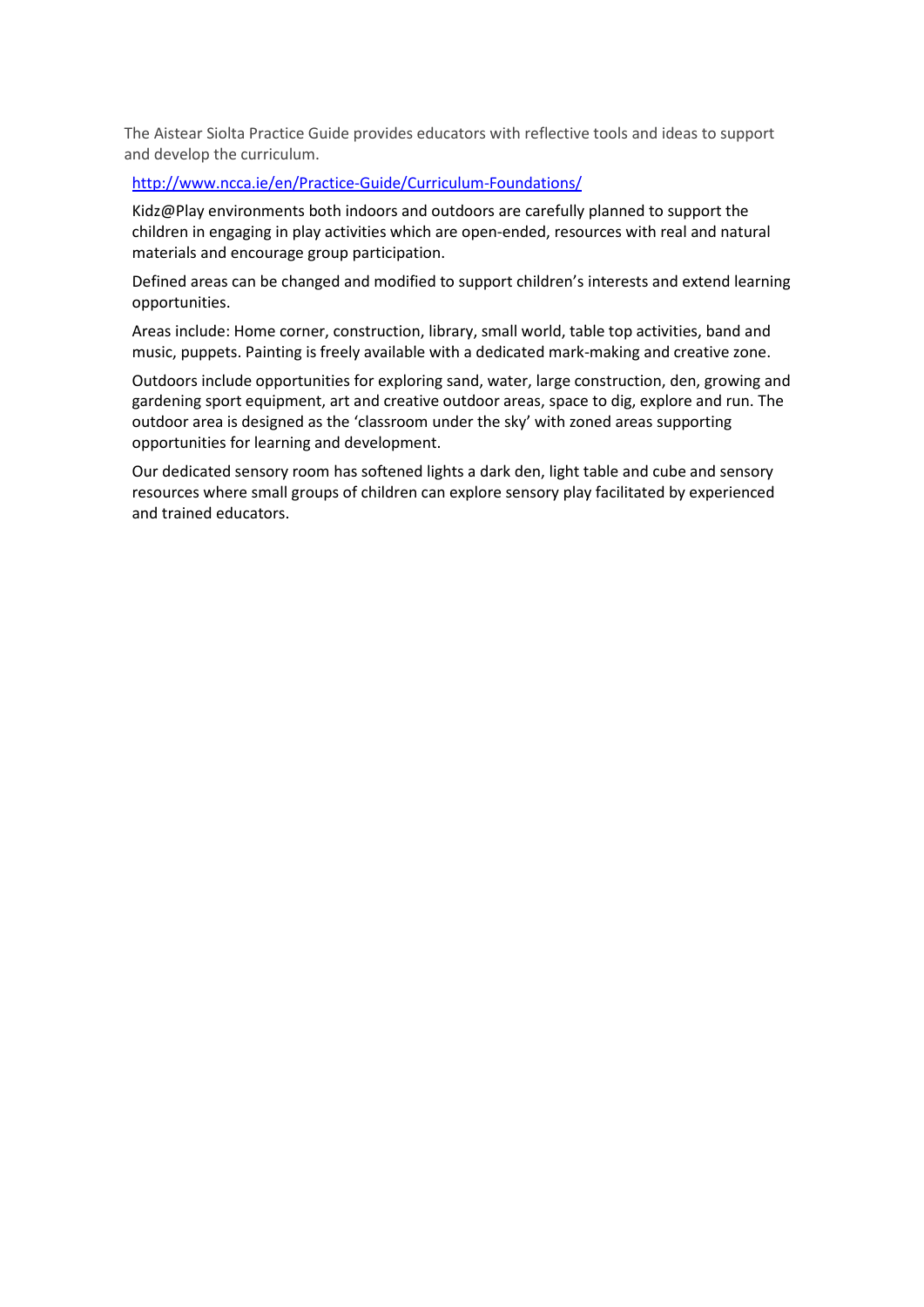#### PARTNERSHIP WITH PARENTS

We work in partnership with children's parents and carers, encourage parental involvement, and spend time getting to know families. We have a variety of ways of informing parents of their children's activities and progress and value the positive effect this has for all involved. Management and Key teachers will organise a variety of ways to connect with parents under Covid compliance, such as messages, photos, WhatsApp individual and group, phone calls and meeting safely.

#### **The way we facilitate and encourage this includes.**

- Asking parents for their views and suggestions.
- Time set for Key teachers to contact parents
- Give regular news letters electronically.
- Host parent's workshops (depending on Covid) forward links to parents around supporting children.
- Invite parents to attend and participate in arranged events such as Christmas party graduations, etc in line with Covid guidance.
- Update our notice board and window regularly and information sent via parent's groups.
- Compiling portfolios/Individual learning journals of children's work for parents.
- A parents WhatsApp and Facebook where emergent themes and information are shared.
- Support parents in facilitating National Childcare Scheme.

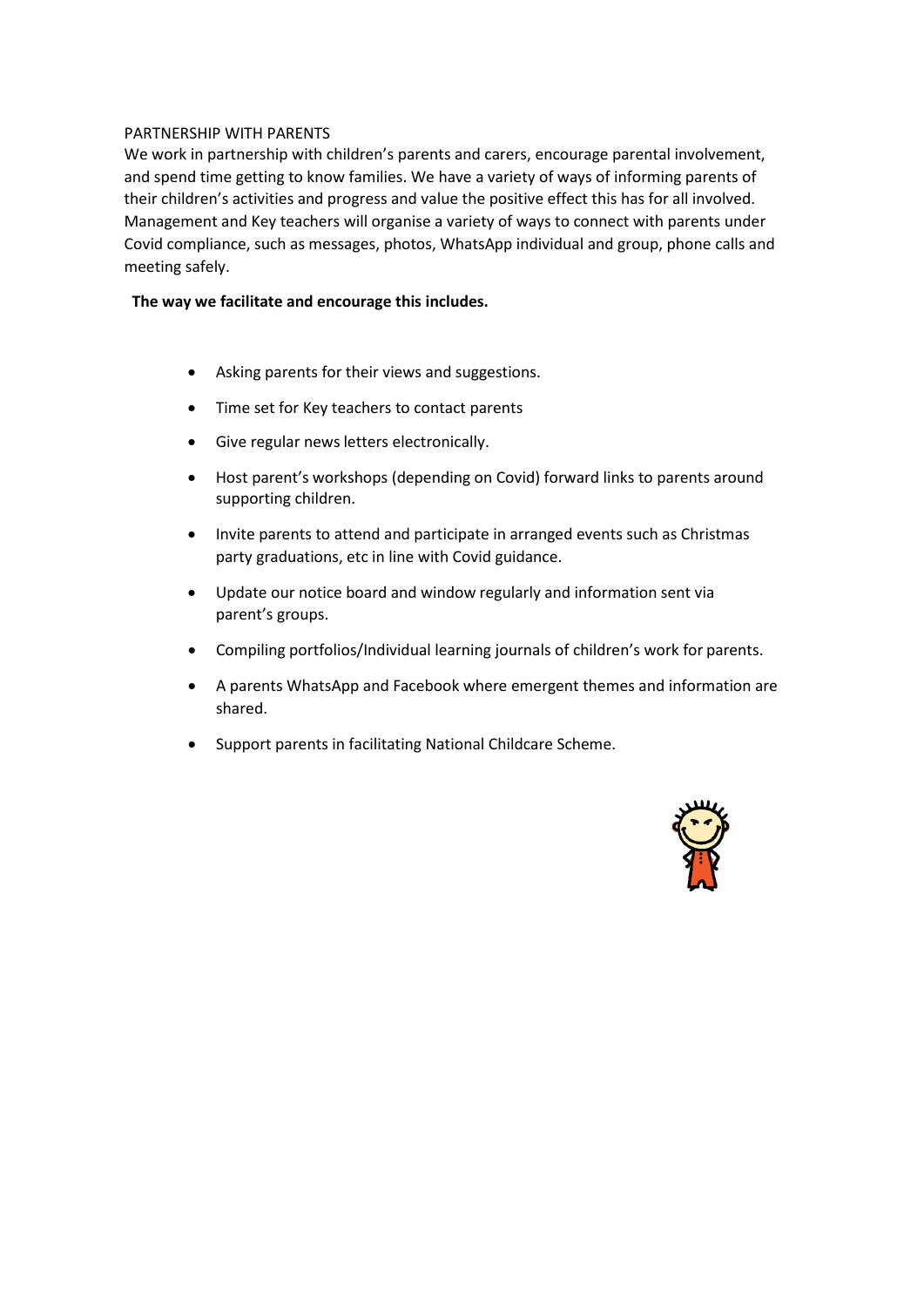

# **Staff Profile**: **Sarah Ginty Manager: Maynooth**

*FETAC Level 6 Supervision & Management Childcare FETAC Level 5 Childcare CACHE Diploma Childcare HSE Child Protection Awareness Training First Aid Cert 14 Yrs. Experience in Kidz@Play Childcare Setting*. Summer Camp Manager Kidz@Play *Síolta Workshops IPPA Workshops HACCAP Food preparation* **Josephine Phelan: Maynooth Early Years Educator** FETAC Level 5 Childcare First Aid Certificate

FETAC Level 5 Health and Safety Manual Handling. Aistear in Action training. Síolta Quality Assurance programme. Childminder nine yrs. experience HSE Child Protection Awareness Training Síolta and Aistear Workshops IPPA Workshops Fire Safety Training Summer Camp Supervisor Kidz@Play

# **Yvonne Flood: Maynooth Early Years Educator**

BA Early Childhood Teaching and Learning (Hons) Maynooth University

FETAC Level 5 Montessori Practical and Theory Component Certificate (Approaches to Early Childhood Care and Education)

Midland School of Childcare Montessori Diploma

Advanced Certificate in Supervision FETAC Level 6

Child Psychology FETAC level 6.

Liberties College Childcare FETAC level 5. Occupational First Aid

KARE (Early Years-Supporting children presenting with sensory, intellectual or physical impairments)

Over 7 years working in early years services as a practitioner and room manager.

Yvonne joined Kidz@Play in 2017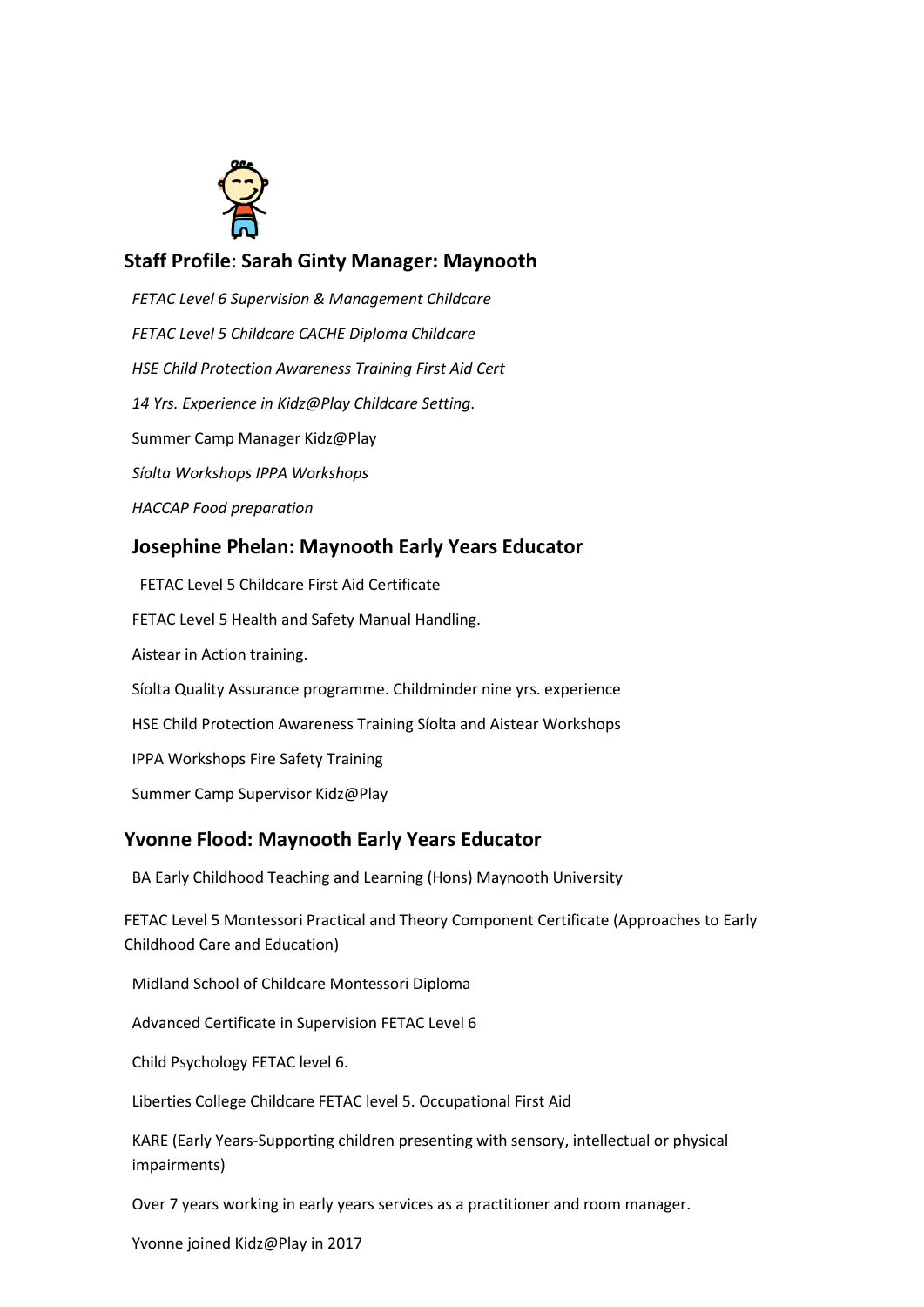### **Emma Duignan: Manager: Maynooth: LINC Inclusion**

#### **coordinator.**

BA (hons) Level 8 Early Childhood Education & Care Institute of Technology Carlow. FETAC Level 5 Full Award. First Aid Certificate. Síolta Workshop Aistear Workshop HANEN Speech and Language Training. Lámh training. Nutrition food in Early Years workshop HACCAP Food preparation Curriculum planning in line with Aistear 8 years' experience in Kidz@Play Síolta Quality Assurance Programme. AIM Equality & Diversity Training Summer Camp Assistant Bright Horizons Summer camp assistant Kidz@Play Variety of workshops and CPD in ECEC. LINC QQI Level 6

# **Laoise Mc Donagh: Maynooth Early Years Educator**

BA (Hons) Level 8 Early Childhood Education and Care Institute of Technology Blanchardstown

BA Level 7 Early Childhood Education and Care Institute of Technology Blanchardstown.

Healthy Smart Start HSE training.

First Aid Certificate

HACCAP food safety Certificate Summer camp Kidz@Play

4 years' experience as an early years educator.

# **Debbie Boylan Maynooth Early Years Educator**

QQI Level 5 Early Childhood Care and Education

First Aid Certificate

Over 10 years' experience as an Early Years Educator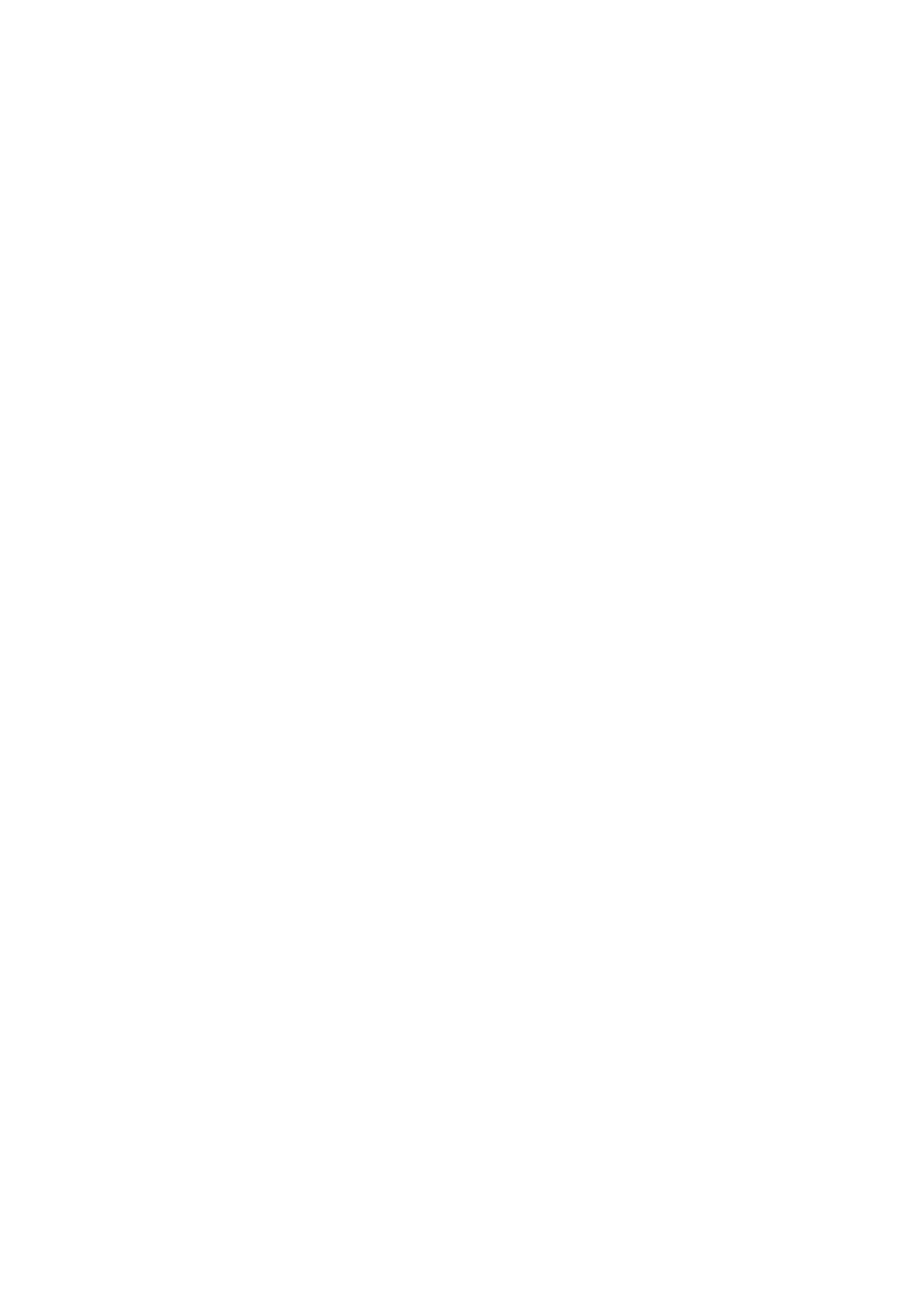### **Jessica McGrath Director/Manager Kilcock**

MA Education Maynooth University 2019 completed. BA (Hons) Level 8 in Montessori Education, St Nicholas Montessori College BA Level 7 in Montessori Education, St Nicholas Montessori College LINC (Leadership for inclusion in the Early Years} QQI Level 6 MIC Currently studying Masters Education Maynooth University First aid cert. Camp Manager Bright Horizons. Camp Leader Bright Horizons Summer Camp. Department of Education and Skills: Special needs tutor responsible for implementation of individual learning plans. HSE Child Protection Awareness Training. Aistear in Action workshops. Aistear and Síolta workshops. Storytelling Workshop Professional development workshop ECI Work experience Montessori schools and primary schools. Assistant manager Kidz@Play

Siolta Quality Assurance Programme. AIM Inclusion co-ordinator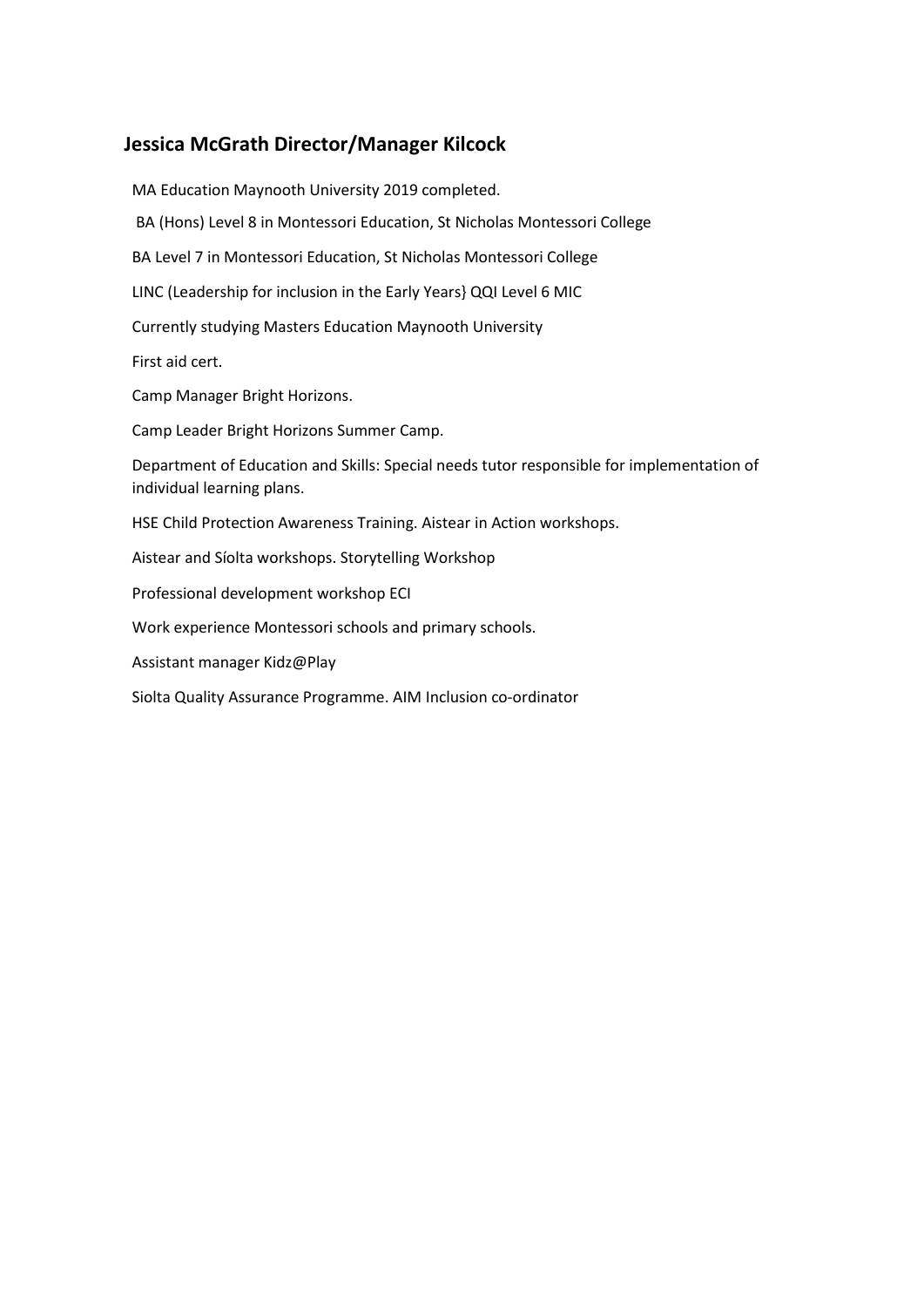# **Elaine Donnelly Supervisor: Kilcock**

FETAC Level 6 Supervision and Management Dunboyne College FETAC Level 5 Childcare Dunboyne College Office and Administration experience. First Aid Certificate Aistear and Síolta Workshops 7 yrs. working in Kidz@Play Work experience conducted in Kidz@Play. Síolta Quality Assurance Programme. AIM Equality & Diversity Training Aistear in Action programme. Summer Camp Manager Kidz@Play Summer Camp Assistant Bright Horizons **Laura Moran: Assistant Manager Curriculum Planning Kilcock** Laura supports the development of curriculum in line with Aistear and Síolta in Kilcock. BA Hons (Level 8) Early Childhood Education and Care Institute of Technology Carlow 2014 First Aid Training Joined Kidz@Play 2014 Síolta Quality Assurance Programme. AIM Equality & Diversity Training Summer Camp

Assistant Bright Horizons Variety of workshops in ECEC.

HACCAP food preparation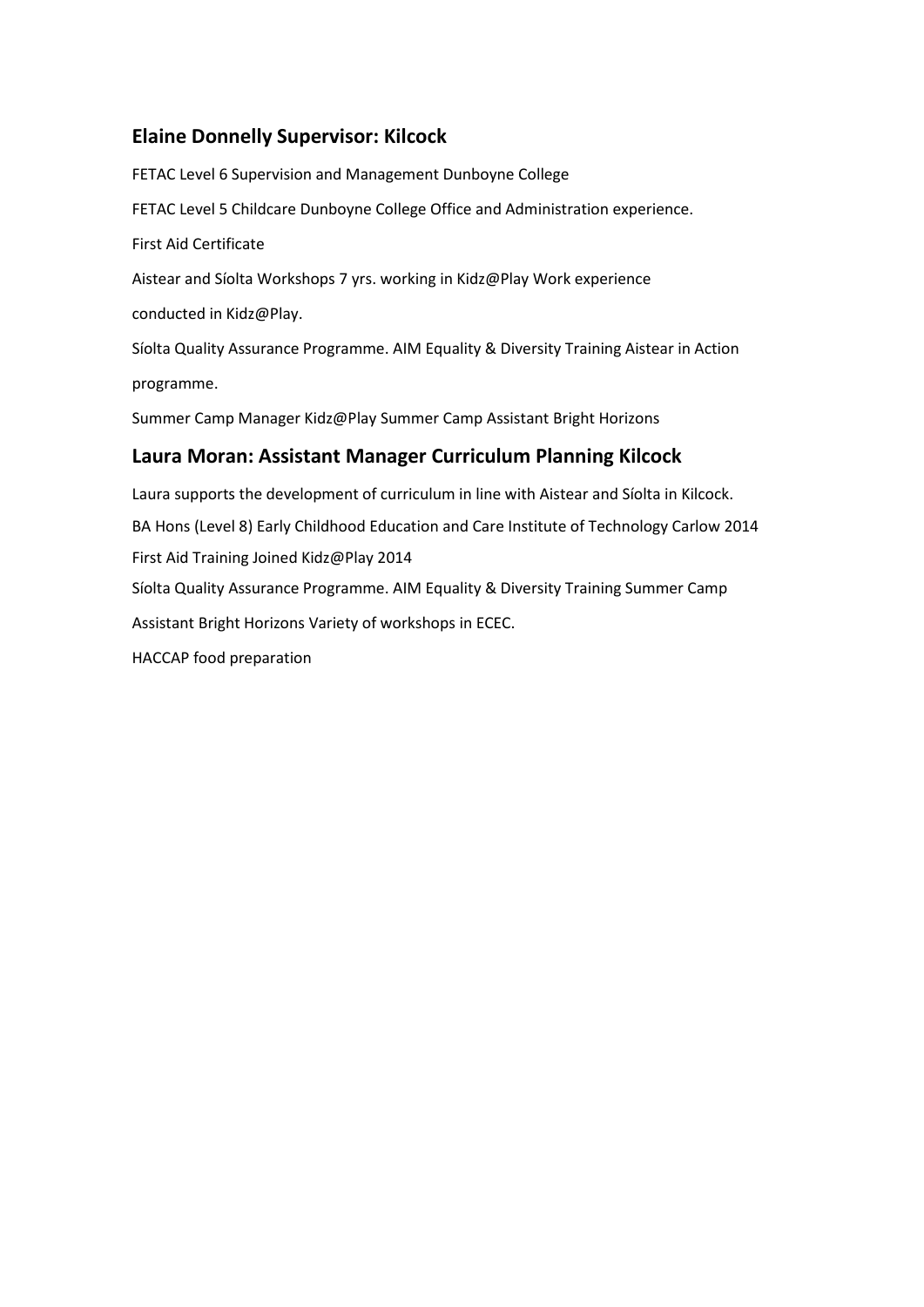# **Evelyn Reilly Director and Owner:**

# **Administration & Training**

MA Humanities ECEC by Research Presidential Scholarship Institute Technology 2015.

Ba (Hons) Early Childhood Education & Care Institute of Technology Carlow: 2011

City &Guilds 7303 Train the Trainor Teaching Adults: Early Childhood Ireland: 2012

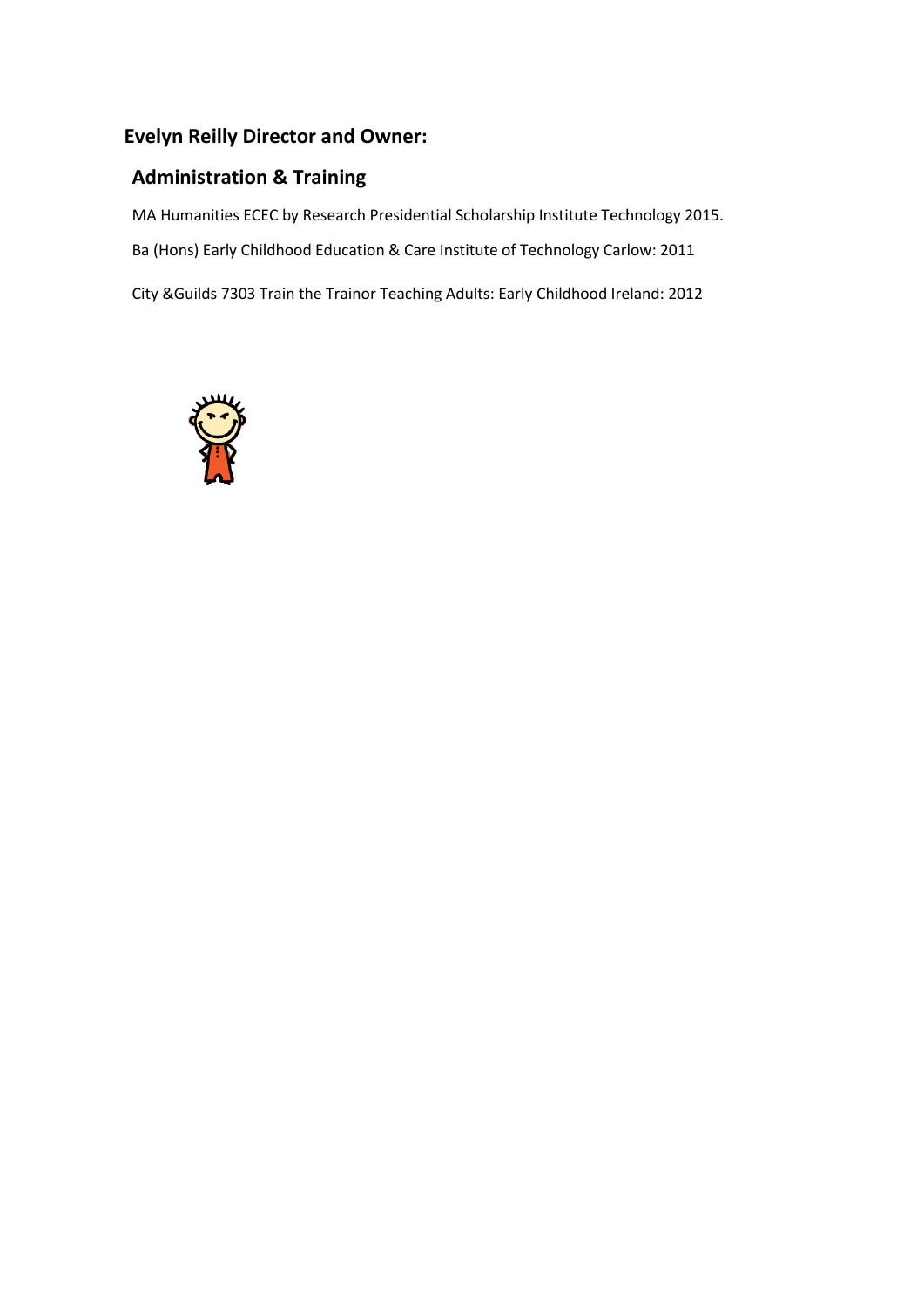FETAC Level 6: Management and Supervision Childcare.